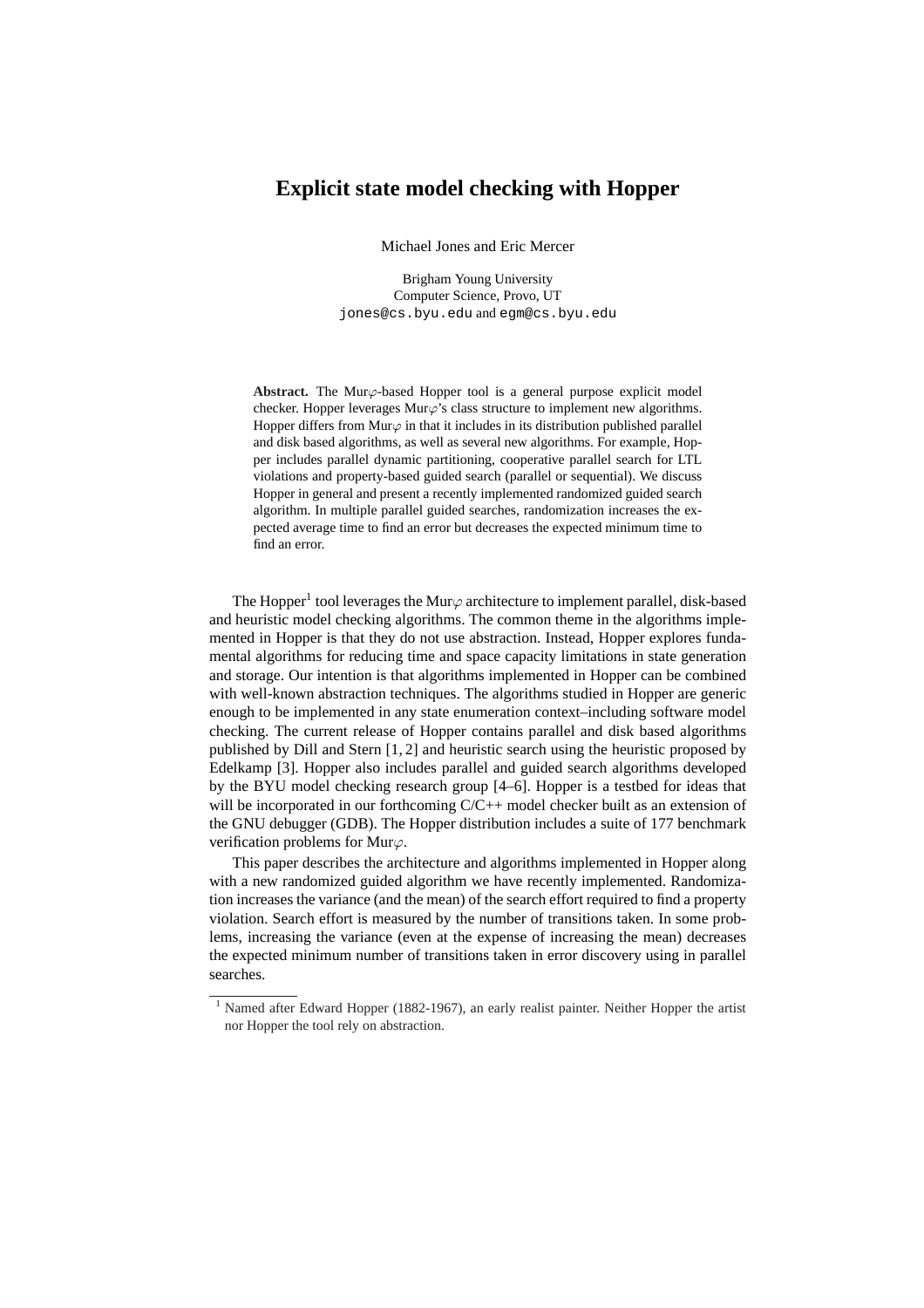### **1 Hopper**

Hopper is a general purpose explicit state model checker built on the Mur $\varphi$  code base. Hopper, like Mur $\varphi$ , uses a *rule-based* input language for model descriptions. Although it is not process based, like Promela or CSP, it is sufficient to describe large complex transition systems [7]. Hopper adds polymorphism to  $Mur\varphi$ 's code base to implement new algorithms. The design philosophy of Hopper is to minimally alter code in the basic Mur $\varphi$  distribution when adding new functionality through polymorphism. The behavior of key classes is redefined in a separate code base. This design philosophy treats Mur $\varphi$ as an application programmer interface (API) to prototype new algorithms for empirical analysis. Hopper does not support Mur $\varphi$  symmetry reductions in parallel, randomized or disk based algorithms.

Hopper includes an implementation of the Stern and Dill parallel model checking algorithm [1] and the disk based algorithm from [2]. The parallel algorithm in Hopper is implemented with MPICH 1.2.5 for the communication layer and a modified Dijkstra's token-based termination detection algorithm. MPICH is a free MPI implementation that is portable across several different communication fabrics. The modification to Dijkstra's token termination algorithm is required because communication in the parallel algorithm is not limited to a ring topology, as required by Dikjstra's algorithm. The modification adds message count information to the token. Termination is detected when the token travels around the logical ring and both retains the correct color and indicates that the number of messages sent is equal to the number of messages received. After detection, termination is completed by passing a poison pill through the ring. The modified Dijkstra's token termination algorithm is more reliable than the algorithm based on idle time used in [1]. The Hopper implementation has been successfully tested and analyzed on two platforms with 256 processors and different communication fabrics [5].

Hopper also includes a parallel algorithm that uses dynamic partitioning to aggregate memory on multiple computation nodes. The Stern and Dill algorithm uses a static hash function to distribute known reachable states in the model across computation nodes. An imbalanced distribution, however, may not efficiently utilize the aggregated memory since it may prematurely drive a node to its maximum capacity before all reachable state have been enumerated. The dynamic partition algorithm in Hopper constructs the partition function on-the-fly. The Mur $\varphi$  architecture simplifies the use of either the static or dynamic partitioned hash table when running any given search algorithm.

Hopper includes a visualization toolkit for postmortem analysis of parallel model checking algorithm behavior through time. This Java based toolkit reads time stamped entries from Hopper log files. The time series data is then reconstructed and animated. The default configuration shows, for each computation node, the size of its state queue, the total number of states in its hash table, the number of states sent, and the number of states received as dynamic bar charts.

Hopper implements a cooperative parallel search algorithm for finding LTL violations. The bee-based error exploration (BEE) algorithm is designed to operate in a non-dedicated parallel computing environment. It does this by employing a decentralized forager allocation scheme exhibited as a social behavior by honeybee colonies. Forager allocation involves identifying flower patches and allocating foragers to for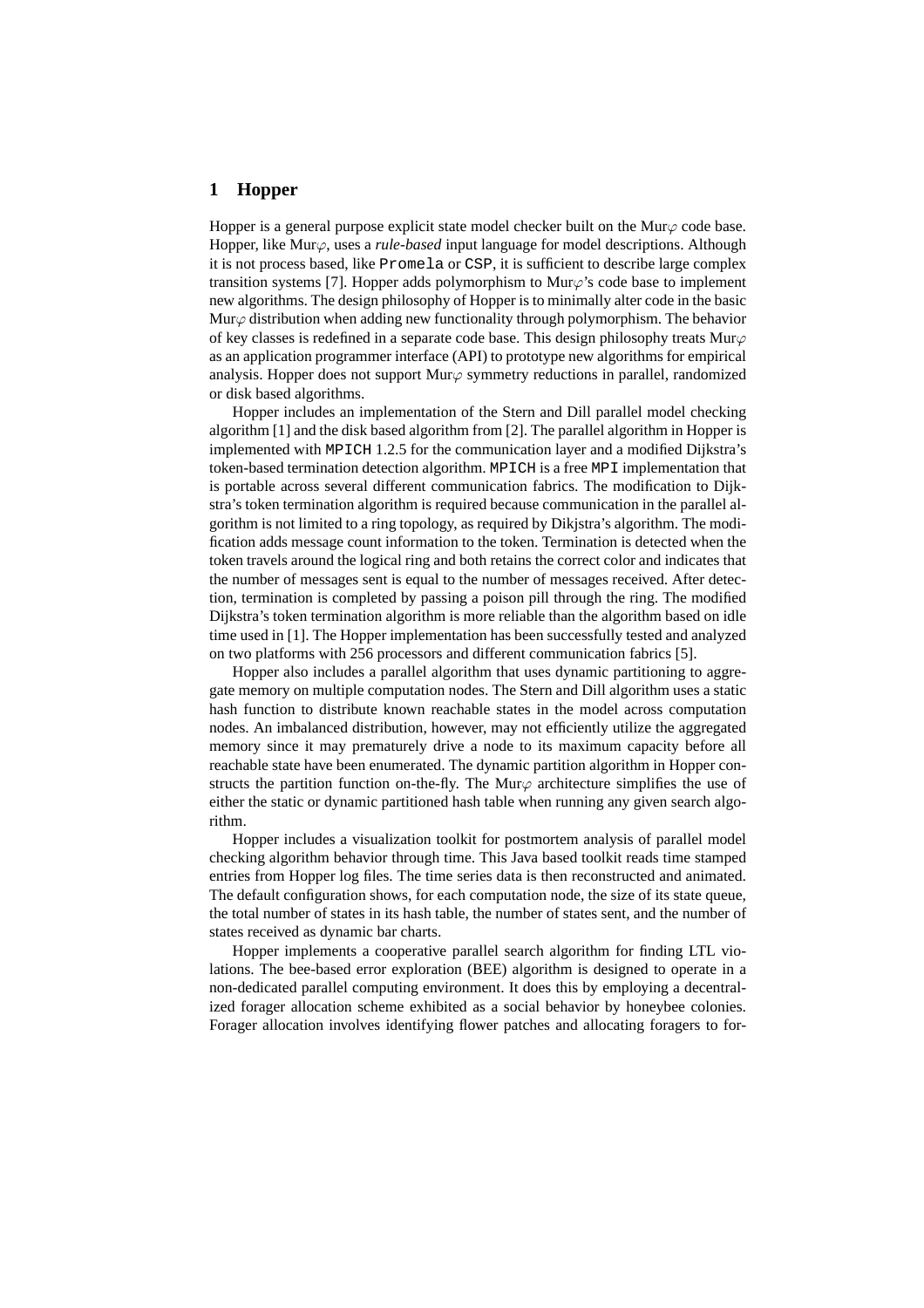age for resources at the patches. In LTL search, flower patches map to accept states and foraging maps to finding cycles that contain accept states. The resulting algorithm searches for accept states, then allocates workstations to forage for cycles beginning at accept states. A complete presentation and analysis of the BEE algorithm is given in [4]

Hopper implements property-based guided search in either parallel or sequential modes. The Hopper distribution uses admissible and inadmissible versions of propertybased heuristics given by Edelkamp et. al. in [3]. Hopper also implements a Bayes heuristic search (BHS) to improve the expected accuracy of estimates treated as random variables (i.e., functions that assign a real valued probability between 0 and 1 to each possible outcome of an event). A probability density function characterizes the distribution of confidence in the heuristic. If the heuristic is accurate, then most of the probability is close to the actual distance to the target. The BHS algorithm minimizes mean squared error in heuristic estimates using an empirical Bayes [8] meta-heuristic. This is done using sets of sibling states to derive the confidence that should be attributed to each individual estimate. The confidence level is then used to proportionally revise the original estimate toward the mean of the sibling estimates. The theoretical and empirical validation of the approach using a Bayesian model is given in [6]. The analysis shows that the resulting improved heuristic values have smaller total expected mean squared error.

A model database for empirical testing is a final piece of Hopper. The primary obstacle to designing and comparing state enumeration algorithms is a lack of performance data on standardized benchmarks. This lack of data obscures the merits of new approaches to state enumeration. Hopper includes a set of 177 benchmark models with an web portal to add new models and report new benchmark results. The web portal for the database is located at http://vv.cs.byu.edu.

#### **2 Randomized Guided Search**

Randomizing the guided search algorithm intends to improve the decentralized parallel search for LTL violations. The decentralized parallel searches will cover more of the search space if they do not all share the same deterministic behavior. Random walk is a trivial, but surprisingly effective, way to distribute the searches. In terms on the expected number of states explored before finding an error, randomized guided search aims to achieve a variance near that of random walk with a mean near that of guided search.

The guided search is randomized by selecting the next state to expand randomly from the first  $n$  states in the priority queue. Randomizing next state selection increases the variance of the expected number of states expanded before finding an error. Suppose X is a random variable that represents the *number of states expanded before reaching an error* in a given model for some amount of randomization  $n$ . In our experiments,  $X$ follows a normal distribution with a mean  $\mu$  and a variance  $\sigma^2$ . Increasing randomization increases both  $\sigma^2$  and  $\mu$ . Randomization can improve search performance because the probability of observing a small value of X increases logarithmically in  $\sigma^2$ -if  $\mu$ remains unchanged.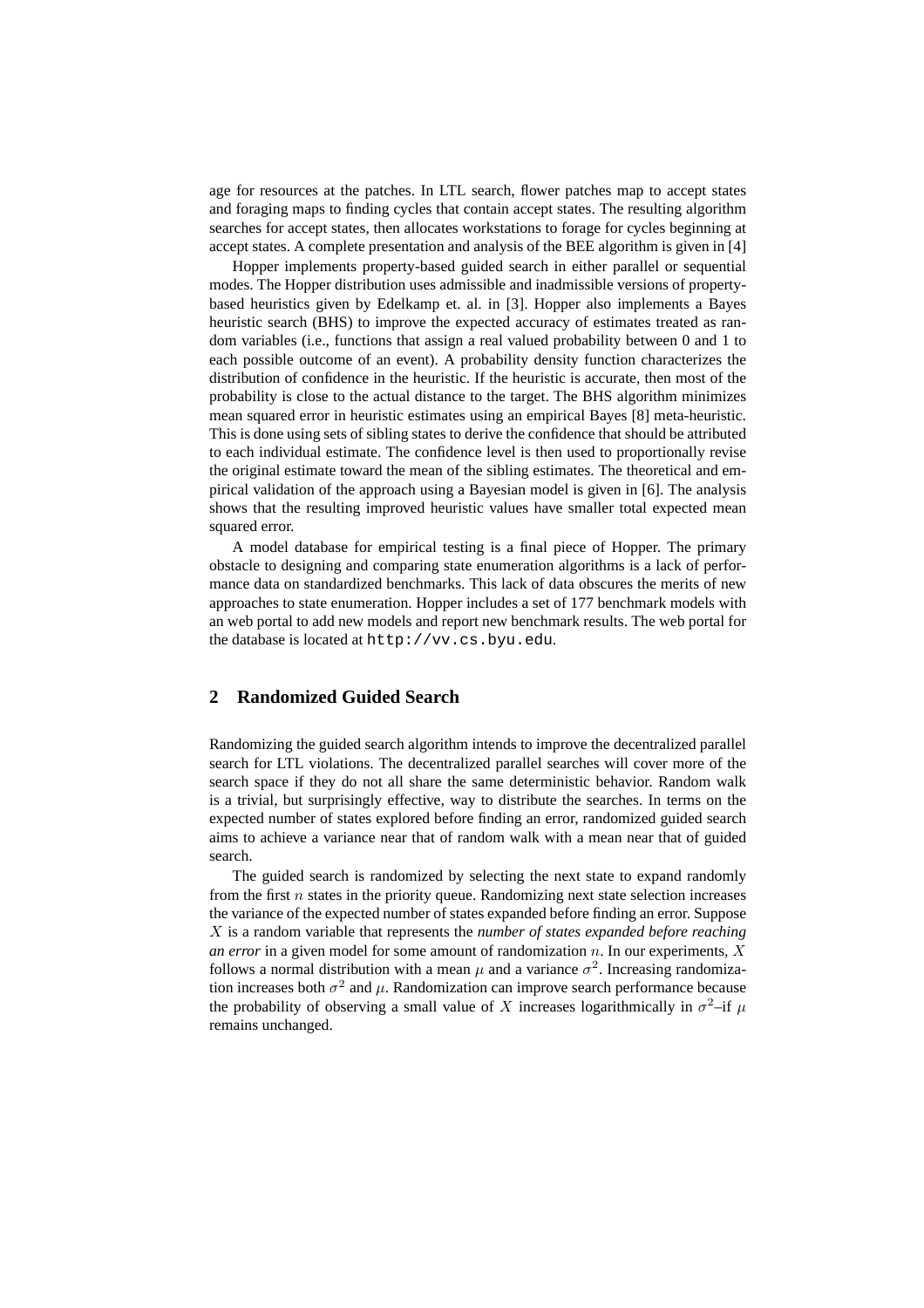

**Fig. 1.** Ratio of minimum value in 100 samples of randomized guided search and best deterministic search. A ratio less then one indicates that parallel randomization improved search performance.

Unfortunately, randomization of guided search can increase  $\mu$ . In other cases, randomization *decreases* µ. In general, increasing randomization in guided best-first search drives  $\mu$  toward the number of states expanded by breadth-first search. If breadth-first search expands fewer states than non-randomized guided search, then randomization decreases  $\mu$ . Otherwise, randomization increases  $\mu$ .

Taking multiple samples of  $X$  logarithmically increases the probability that any one sample will be less than a given threshold. This produces a logarithmic speedup when performing independent randomized guided searches in parallel. This is similar to the amplification of stochastic advantage in a one-sided probabilistic algorithm.

We have implemented the randomized guided search algorithm in Hopper, and we have conducted a series of experiments to asses the impact of randomization on guided search using the BHS algorithm. The amount of randomization was controlled by varying n, the *pickset* which is the number of states in the prefix of the priority queue from which the next state to expand was chosen. Each search result is computed by observing the outcomes of 100 trials and taking the outcome with the smallest number of states expanded. This is done for each model/pickset combination.

We chose five models for which guided search had a wide range of effects. The effect of heuristic guidance on a search problem can be measured using the *guidedspeedup* (GS) which is the BFS transition count divided by the guided search transition count. The models used in the experiments have GS ratios ranging from 100 (meaning guided search was 100 times faster) to 0.36 (meaning guided search was almost 3 times slower). The GS ratios for each model are included later in the legend for Figure 1. Each model contains at least one violation of its invariant.

Two sets of experiments were conducted: one to determine the effects of randomization on the adash1212e model (for which guided search was particularly ineffective) and one to determine the effects of randomization on the five models. The adash1212e model was tested with picksets ranging from 2 to 2000 states. As the pickset size increased, the mean number of states expanded decreased. For every pickset size, the